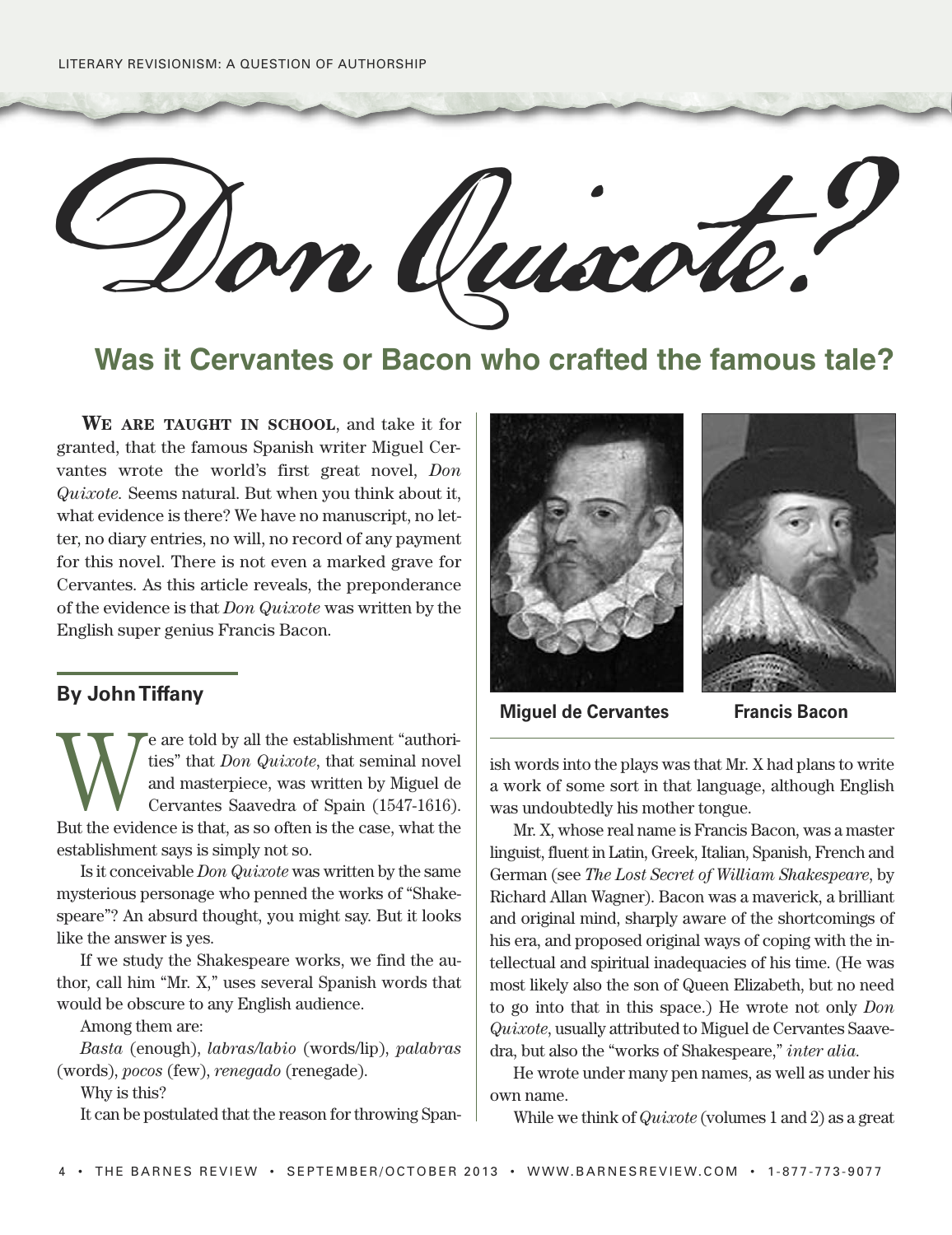

novel of Spanish provenance, it is a strange fact that England, rather than Spain, has always held the works "to her heart" as though the author were her very son, as noted by French literary historian Roger de Manvel. In the 17th century, it was the Brits, not the Spaniards, who most keenly read *Quixote,* and used it in their own writings (see *Who Wrote Don Quixote*, by Francis Carr).

England was the first country to produce a complete version of *Quixote* in a "foreign" language. It is presumed this was a translation from the Spanish, of course. But what if the original book was composed in English and then translated into Spanish? This would mean the original English version was held back from publication until after the Spanish version appeared, to make it seem as though the Spanish *Quixote* was the original.

Bacon published a great philosophical work in his own name, *The Advancement of Learning*, in 1605, the same year *El ingenioso hidalgo don Quijote de la Mancha* (Vol. 1) appeared in Spain, to pan-European applause.

Bacon, considered by many scholars as the founder of modern science, set great store on direct sensory experience and the virtue of experimentation.

Miguel Cervantes wrote many plays, novels and stories, but all of them are inferior in quality, according to the critics, with the stunning exception of *Quixote*

**To us today, a windmill seems** just a windmill. But tilting at windmills was not as "crazy" as it sounds. The author of *Don Quixote* had a deep symbolism in mind. Windmills were used to power wool factories, and the spread of sheep farming for wool was displacing peasant farmers in much of Europe (including famously Scotland). The don here is defending the poor—and tradition—against the Big Business wool barons.

(DQ)—strongly indicating that DQ was by a different author, a super genius, which Cervantes was not*.* Cervantes merely agreed to lend his name to the work.

Cervantes's own works are boring, unpoetical, unoriginal, clumsy, unsophisticated, filled with disagreeable characters, excessively solemn failures. Few have been found worthy of the bother of translating them into other languages than the original Spanish, and some of his plays have not even been performed—they are too boring.

Typically a super genius will crank out masterpiece after masterpiece, rarely producing a mediocre work and that is the case with Francis Bacon. Obviously it is not at all the case with Cervantes.

There are many anomalies about DQ: Carr points out, "There is no [known or existing] manuscript, no letter, no diary, no portrait, no will, no marked grave, no record of any payment," yet it did become popular in Spain and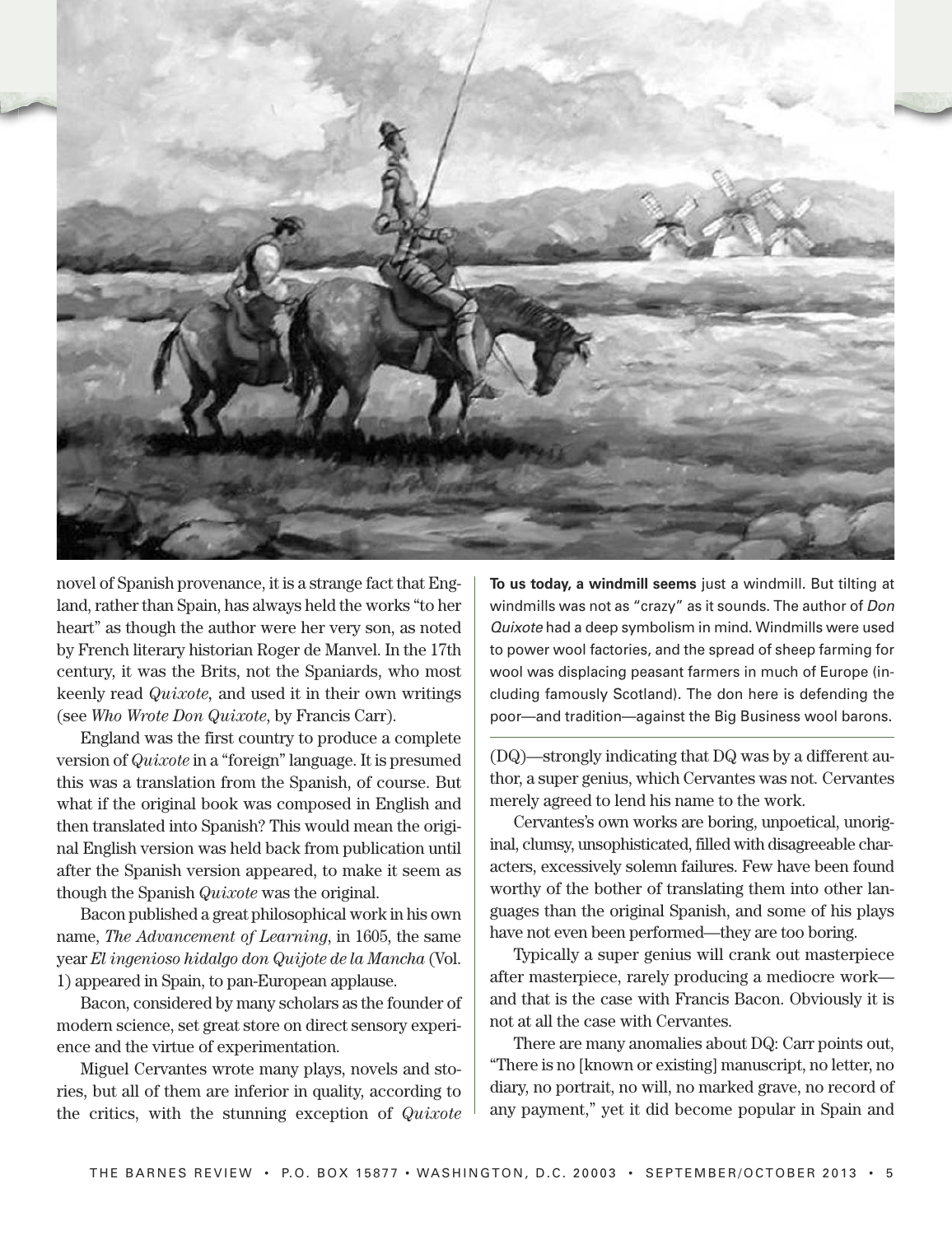abroad during the lifetime of Cervantes.

Incidentally there is a myth that Cervantes died the same day as the actor William Shaksper (who is not to be confused with the writer, Bacon, using the pen name "Shakespeare"). While both have the same date, April 23, 1616, the English calendar at the time differed from the Spanish by 10 days—so they actually died 10 days apart. Sir Francis Bacon, it should be noted, died April 9, 1626 (he was born Jan. 22, 1561).

Of course, no one knows when Shaksper was born, although he was baptized April 26, 1564.

It is assumed that Cervantes was born in Alcalá de Henares, probably on September 29 (the feast day of Saint Michael the Archangel), 1547. The probable date of his birth was determined from records in the church register and given the tradition to name a child with the name of the feast day of his birth. He was baptized in Alcalá de Henares on October 9, 1547 at the parish church of Santa María la Mayor.

Thirty-three separate times, DQ itself tells us its true author is not Cervantes but a chap named Cid Hamet Benengeli, an Arab writer (otherwise never heard of) who wrote in Arabic. To be repeated so often, this notion must be important, although Benengeli is clearly a concoction. DQ points out: "Cid [or Cide] is the Arabicke for Lord." (DQ, Vol. 2, Ch. 2) Actually it would be Sayyid in Arabic.

Bacon, of course, was a lord, unlike Cervantes. The father of Cervantes, named Rodrigo, was a barber-cumsurgeon-cum-bloodletter. Oddly, Rodrigo married a daughter of the nobility, and so did Miguel.

"Hamet" is an Arabic name of unknown meaning. But it is also very like "Hamlet," a name Bacon liked so much he named one of his plays "Hamlet." Note that both "Hamet" and "Hamlet" start with "ham," a near synonym for bacon. Francis loved wordplay, naturally, especially involving his own name.

Ben is "son" in Hebrew, a language closely related to Arabic. Engeli could be "stag"in Arabic, so we have "son of a stag," which is the meaning of the name "Cervantes." But at the same time Engeli could mean "of England," and then we would have "son of England," which describes Bacon.

Thus the whole name could be code for "Lord Hamet (Bacon), son of England."

As additional evidence, one of Quixote's mad adventures involves a flying serpent, bearing an enchanter whose name was Friston or Freston. The niece is uncertain of the name, but insists it ended in "-ton." The fact that she points this out draws our attention to this detail,

and we realize no Spanish name ends in "-ton." But many English ones do. Could it be the author is hinting that he is English? In fact, Freston and Friston are villages in Suffolk, which Bacon would probably be familiar with.

There is no evidence Cervantes ever visited England or even spoke any English.

With impressive frequency, words meaning bacon are inserted into the text of DQ. In the Spanish version, there are numerous mentions of "tocinos," Spanish for bacon. In the English, we find "collops," an Elizabethan word for sliced meat or bacon, flitch, and "sweet meat," as well as the word "bacon" itself. These appear in contexts where an author could just as easily have said lamb or mutton or beef or chicken, but clearly he is trying to make a point.

But what really clinch the case are the numerous parallel quotes or phrases that have been discovered in either all three bodies of work or in any two of them, i.e., DQ, Shakespeare, and Bacon writing under his own name. There are about 150 of these, says Carr, and he lists about half of them on pages 88-92 of his book. [See page 7 for a list of similarities.—Ed.]

In short, many identical or similar quotations can be found, pointing unequivocally to the author.

Furthermore, some surprising errors are in DQ. A Spanish Catholic would not have made these bloopers. In Vol. 2, ch. 11, DQ refers to the "octave of Corpus Christi," taking place in October. A Spaniard would know this celebration takes place in May or June. But an English Protestant could have made this mistake. Bacon was a super genius, but he was not perfect.

In ch. 10, Quixote and his famous sidekick Sancho Panza, leaving Tobosa, take the road to Saragossa, but the events that follow are to the south of Tobosa. Saragossa is 250 miles to the northeast.

In ch. 29, the dynamic duo ride from La Mancha to the River Ebro in five days—over 200 miles. It is unlikely, mounted on a donkey and an old nag, that the old man and the peasant could really have covered 40 miles a day.

Similarly, when Quixote spends three days with a gang of robbers, before he enters Barcelona in Catalonia, we are told it was the eve of Saint John (the Baptizer). But St. John's Day is June 24, and these events would have been at the end of November, scholars have determined.

As Vladimir Nabokov notes in his *Lectures on Don Quixote*:

Cervantes [sic; it would be Bacon of course] is no land surveyor. The wobbly backdrop of *Don Quixote* is fiction. With its preposterous inns full of characters